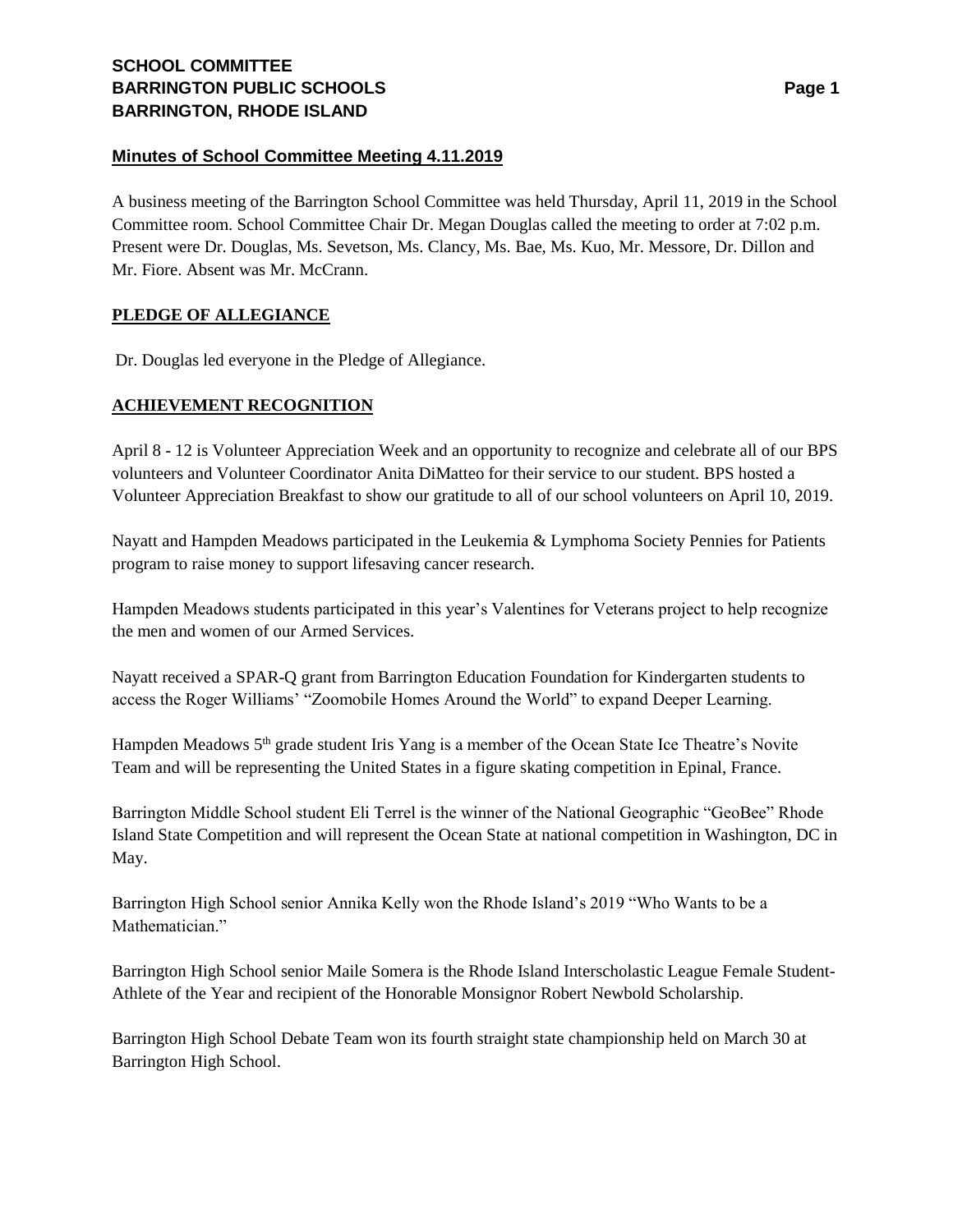# **Minutes of School Committee Meeting 4.11.2019**

Barrington High School Science Olympiad Team won the State Competition for its 10th consecutive year and will be representing RI at the Science Olympiad Nationals at Cornell University in May.

Barrington High School students Christina Curran, Ariadne Dulchinos, Joshua Guertler, Claire Martel, Sinead Monaghan and Zi Jun Weng received several awards for their performance at the Science and Engineering Fair.

Barrington Middle School 8<sup>th</sup> grade students from Ms. Scanlon's Health classes and Mrs. Polando's Entrepreneurship classes collaborated to produce videos for submission into East Bay Regional Coalition's Mental Health Awareness Video Contest. Mia LeRoux, Kseniia Skosyrskaia Max Bleakney, Nolan Gaus, Nathan Rego and Shane Pilson are the winners of the video contest with their video "The 5 Health Habits."

Nayatt Librarian Cherylann Bertoncini was awarded a \$500 classroom grant from the 2019 Chris and Gloria Heisler Memorial Classroom Grant Program.

Ms. Paula Degnan, Music Teacher at Hampden Meadows was recognized by the Rhode Island Music Education Association.

Barrington High School Principal Joseph Hurley was recognized by Rhode Island Interscholastic League and awarded the School Administrator of the Year, and received The Jacob Ludes III Leadership Award by New England Association of Schools and Colleges.

Dr. Paula Dillon has been selected to participate in Stanford EdLEADers Program cohort by Stanford Graduate School of Education.

## **PUBLIC COMMENT**

There was no public comment.

## **SUPERINTENDENT REPORT**

## TECHNOLOGY PLAN UPDATE

Mr. Messore introduced Director of Technology Mr. David Burrows who presented the Technology Plan update. Mr. .Burrows provided a review of the technology plan for the 2018-2023, including Seesaw student engagement platform, Richer Picture Individual Learning Plan (ILP) platform, K-3 clever badges, copy machines, display upgrades in the BHS 200s rooms, and data on Barrington High School usage broken down by database. He reported on the work for the 2019-2020 school year, including ongoing work on 1:1 program and 5-year purchase cycle. Mr. Burrows provided a summary of current priorities, including upcoming Spring Testing and mandated Spring reporting; BMS building project; and BHS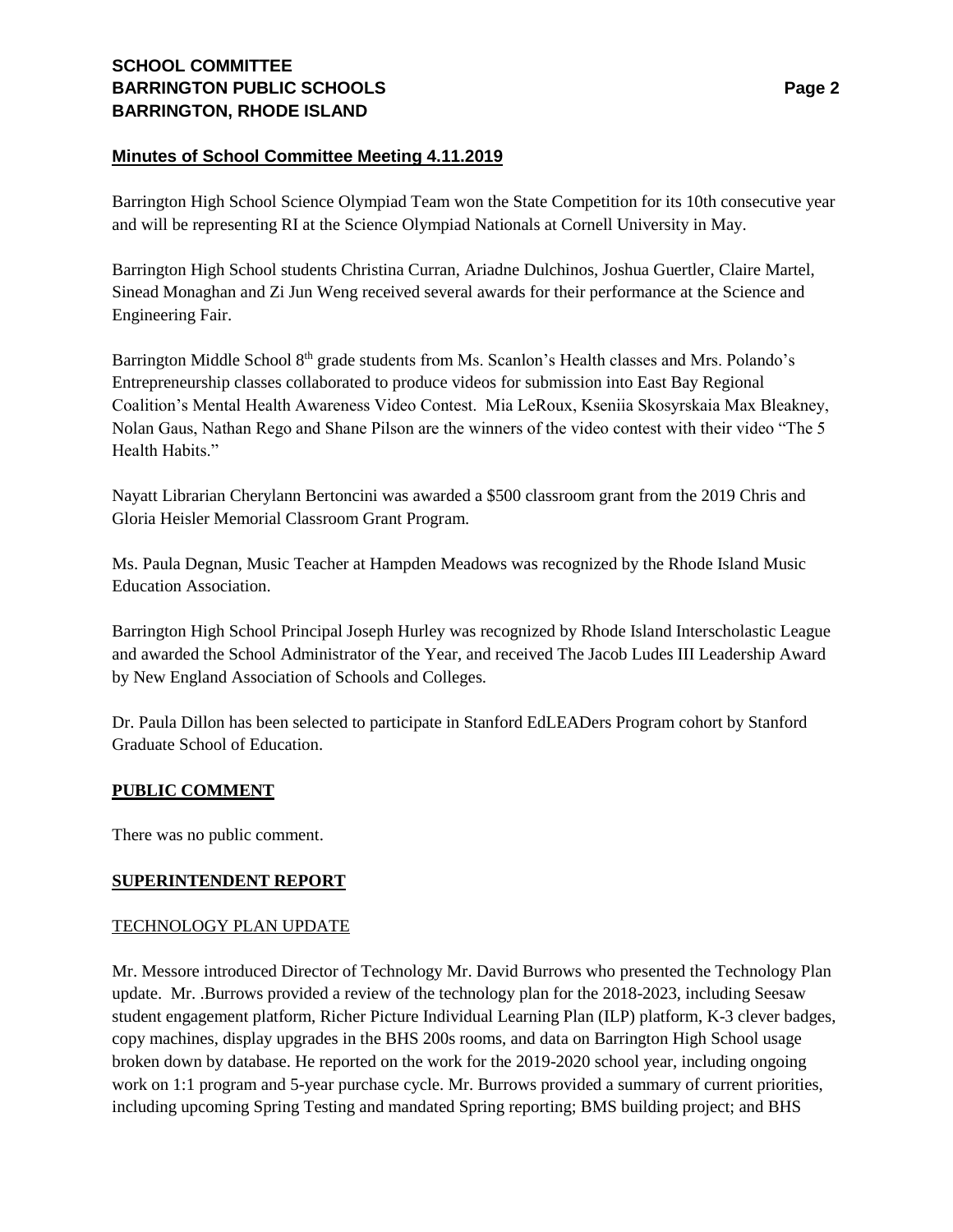### **Minutes of School Committee Meeting 4.11.2019**

Computer Science program expansion. He reported 2019-2020 initiatives, include 1:1 device deployment, website and mobile application development, and training relative to Department of Justice grant. HE also announced the rollout of a new website platform. Discussion ensued relative to size of the technology group, Civil Rights data collection, and purchasing cycle. Dr. Douglas recognized Mr. Burrows and the IT team for their dedication and hard work.

### FY20 BUDGET UPDATE

Mr. Fiore provided an update on the FY20 Budget, including last week's Committee on Appropriations meeting when the School Department was charged to run a hypothetical budget scenario to reduce an additional \$500,000 from operating expenses. He reported the Administration reviewed the operating expenses focusing on deferring new initiatives and current non-Basic Education Plan (BEP) offerings. Mr. Fiore reported all of the reviewed options have a direct impact on student support, academics and activities across all grade levels; and where possible, ROI criteria was used to evaluate the potential impact. He presented three areas for potential cuts, including new initiatives; academics; and athletics; and provided a breakdown of each reduction and its impact to student learning, social emotional support, and athletics. Mr. Messore explained the reasoning behind each reduction or elimination. Mr. Messore emphasized the district did not support these potential cuts and is only fulfilling the COA request. The School Committee and Administration discussed several related topics, including social emotional support; RULER; enrollment; classroom sizes; long term effects of reductions; and impact to tax levy. Dr. Douglas reiterated the potential cuts are not being supported by the Committee.

## SCHOOL SECURITY UPDATE

Mr. Messore provided an update on school security, including School Resource Officer report, a list of security questions from the Special Education Advisory Committee (SEAC), district security protocols and procedures, and Department of Justice Safety grant to fund updates to the PA systems, increase number of security cameras, safety devices, and Crisis Go Safety Classroom suite tied to first responders and applicable training. Discussion ensued on the Crisis Go Safety Classroom platform relative to individual student crisis, parent notification, reporting, building upgrades, bathroom areas; and crisis manual updating.

## BARRINGTON MIDDLE SCHOOL BUILDING COMMITTEE REPORT

Mr. Fiore provided the Building Committee report including that the project is 90% complete, exterior work planned for Fall, potential for seed vs. sod, demolition of existing building by Fall, and ongoing discussions with the state relative to intersection work. Mr. Messore reported on plans for an Open House to provide the community with an opportunity to visit the new building pending receipt of a Certificate of Occupancy.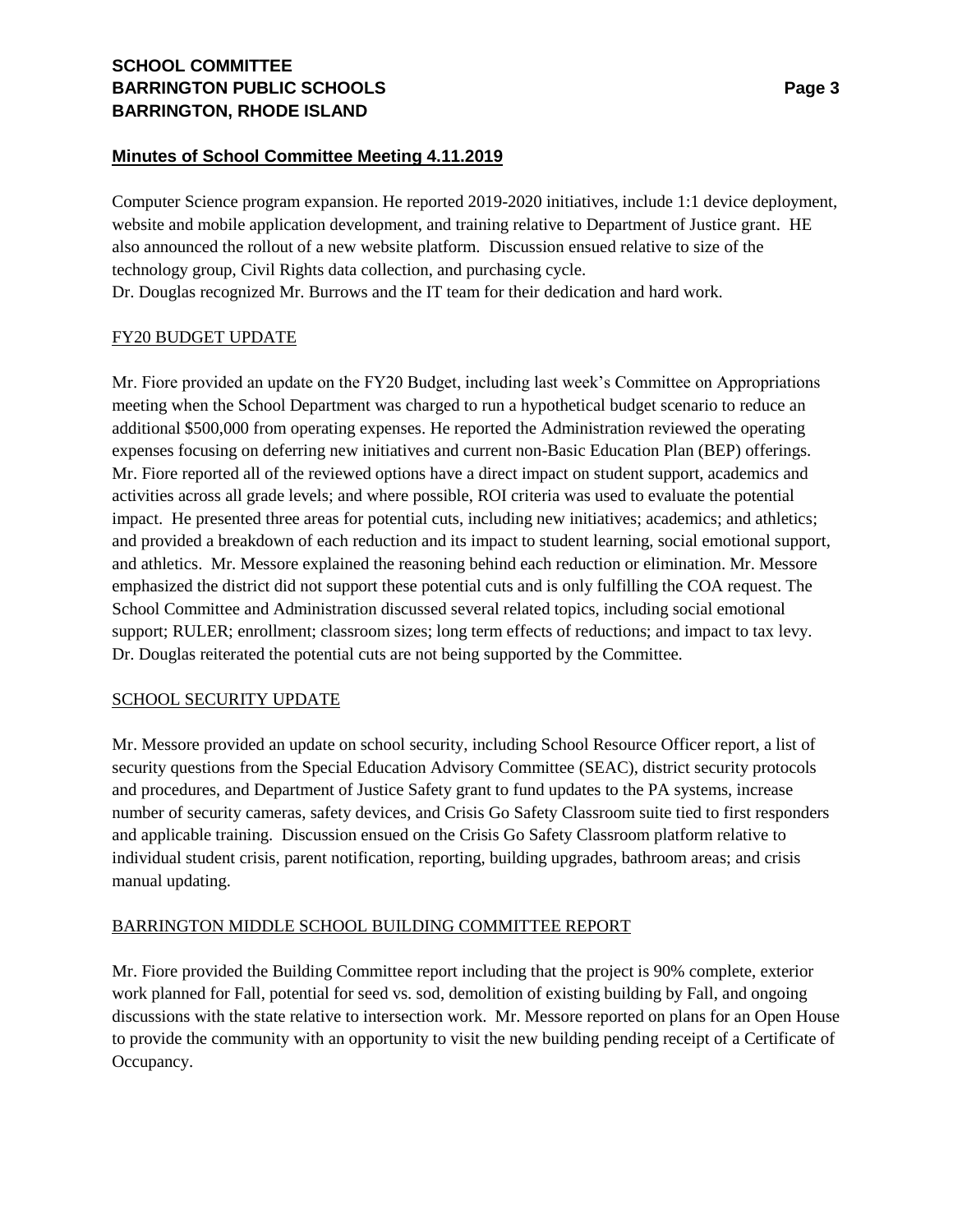### **Minutes of School Committee Meeting 4.11.2019**

#### PERSONNEL

#### Appointment

**Ms. Sevetson moved and Ms. Clancy seconded the recommendation of the Superintendent relative to the appointment of Mr. Robert Cardin, Assistant Coach, Boys Volleyball, Barrington High School. The motion passed 4-0 with Dr. Douglas, Ms. Sevetson, Ms. Bae and Ms. Clancy voting in the affirmative.** 

### Resignation

Mr. Messore announced the resignation of Ms. Denise Miller, Administrative Assistant to Superintendent, Barrington Public Schools.

#### Retirements

Mr. Messore announced the retirement of Ms. Patricia Beauchemin, School Social Worker, Barrington Public Schools and recognized her service to the district.

Mr. Messore announced the retirement of Ms. Donna Hartmann, School Psychologies, Barrington Public Schools and recognized her service to the district.

Mr. Messore announced the retirement of Mr. Richard Hopper, Special Educator, Hampden Meadows School and recognized his service to the district.

## **SCHOOL COMMITTEE BUSINESS**

## STUDENT REPRESENTATIVE TO THE SCHOOL COMMITTEE UPDATE

Ms. Kuo reported on the high school students' activities since the last School Committee meeting, including the completion of Lip Dub video last week for student capsule and to fundraise for Hasbro Hospital; this week the juniors completed SATs, sophomores completed PSATs, and this morning AP registration. Upcoming events will include a BHS School Improvement Team meeting in the week after school vacation, and Senior Project presentations will take place on May 1.

#### FIELD TRIP APPROVALS

Dr. Dillon introduced the Barrington High School Computer Science League ALL Star Competition field trip request to Wayne, NJ on May 24 - 25, 2019. Last year, the international competition was held at BHS, and this year there will be 16 teams competing in the event.

**Ms. Sevetson moved and Ms. Clancy seconded the approval of the Barrington High School Computer Science League ALL Star Competition, Wayne, NJ on May 24 - 25, 2019. The motion passed 4-0 with Dr. Douglas, Ms. Sevetson, Ms. Bae and Ms. Clancy voting in the affirmative.**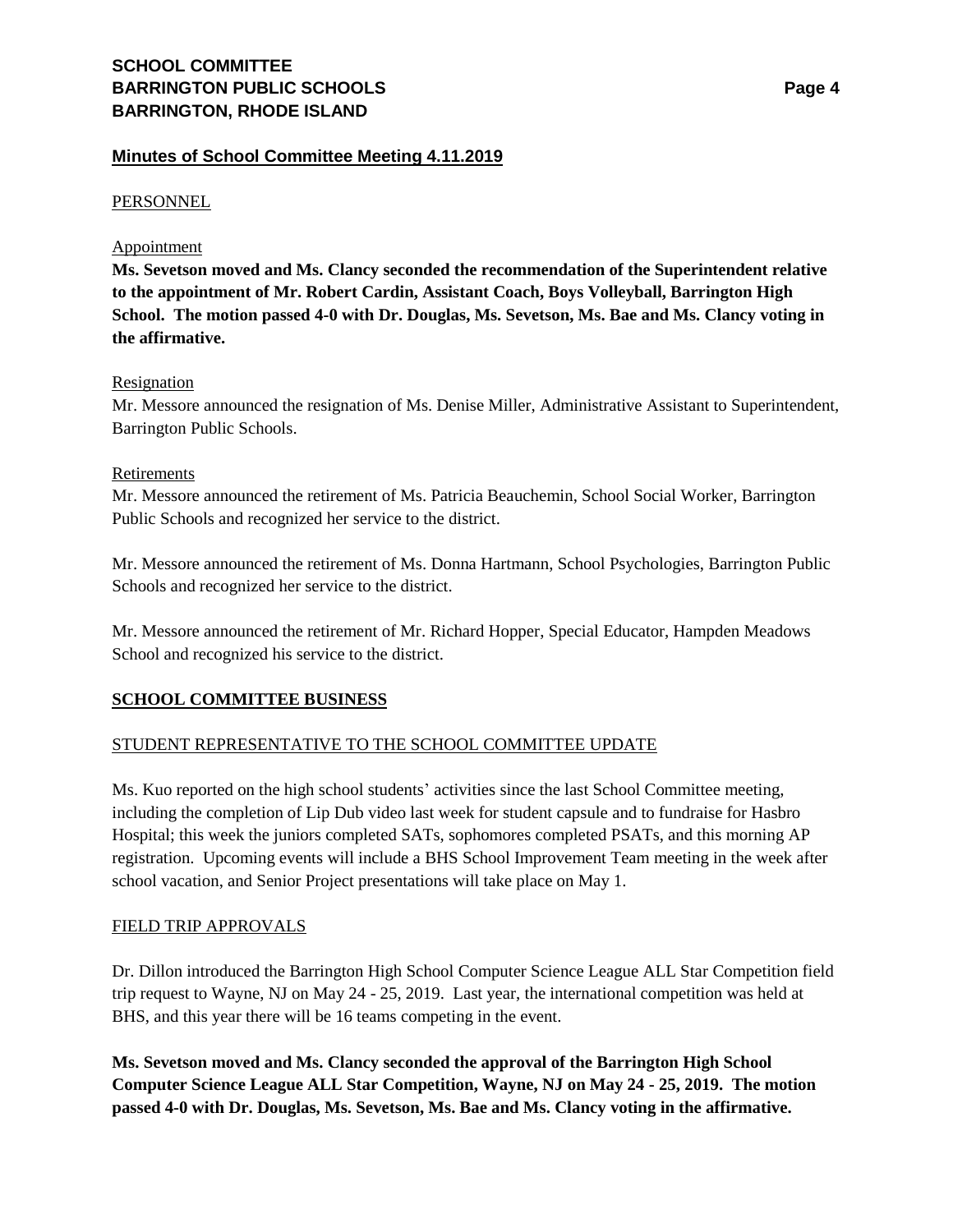# **Minutes of School Committee Meeting 4.11.2019**

Dr. Dillon introduced the Barrington High School Science Olympiad field trip to Cornell University, Ithaca, NY on May 30 - June 2, 2019. This year the Science Olympiad team won its 10th straight year state championship and will be participating in the competition at Cornell University in 23 different events, including physics, chemistry, earth space and science, biology and engineering.

# **Ms. Sevetson moved and Ms. Clancy seconded the approval of the Barrington High School Science Olympiad at Cornell University, Ithaca, NY on May 30 - June 2, 2019. The motion passed 4-0 with Dr. Douglas, Ms. Sevetson, Ms. Bae and Ms. Clancy voting in the affirmative.**

## REVISED 2019-2020 SCHOOL CALENDAR APPROVAL

Mr. Messore made a recommendation for a revision to the 2019-2020 School Calendar relative to changing the Senior Project Reading date to March 2, 2020.

# **Ms. Sevetson moved and Ms. Clancy seconded the approval of the Revised 2019-2020 School Calendar. The motion passed 4-0 with Dr. Douglas, Ms. Sevetson, Ms. Bae and Ms. Clancy voting in the affirmative.**

# DISCUSSION: OPPORTUNITY FOR EDUCATIONAL FORUM (TWO-TIER SCHEDULE INITIATIVE)

Dr. Douglas introduced the discussion for educational forum relative to the two-tier schedule initiative that was a suggestion at the last School Committee meeting. She reported the format will be a speed dating style with individual tables to address specific topics, including transportation with Mr. Messore; athletics with Mr. Finn and Mr. Hurley; sleep with sleep specialist; mental health with child psychologist; roll-out of school start time change with administrator from another district with later start times; and student for their perspective. Ms. Sevetson requested Mr. Messore to include in the transportation discussion the alignment of K-5 schools. The Committee and Administration discussed various methods and the timing of communication of the forum, including a Superintendent email to community, flyer, BPS website, and notice in the Barrington Times.

# DISCUSSION: HEALTH AND WELLNESS ADVISORY COMMITTEE RECOMMENDATION RE: NUTRITIONAL GUIDELINES, INCLUDING CHOCOLATE MILK

Dr. Douglas introduced the discussion relative to the Health and Wellness Advisory Committee topics on nutrition as it relates to school lunches and offerings, and lunchroom culture. She reported that a Chartwells regional representative gave a presentation to the Committee relative to criteria used for snacks that is based on USDA guidelines. The representative made a recommendation that the district adjust guidelines specific to BPS to make appropriate snack choices. The Health and Wellness Committee charged the Nutrition subgroup to review and research nutrition guidelines for a recommendation to the School Committee. She reported the Committee made a recommendation of a trial to remove chocolate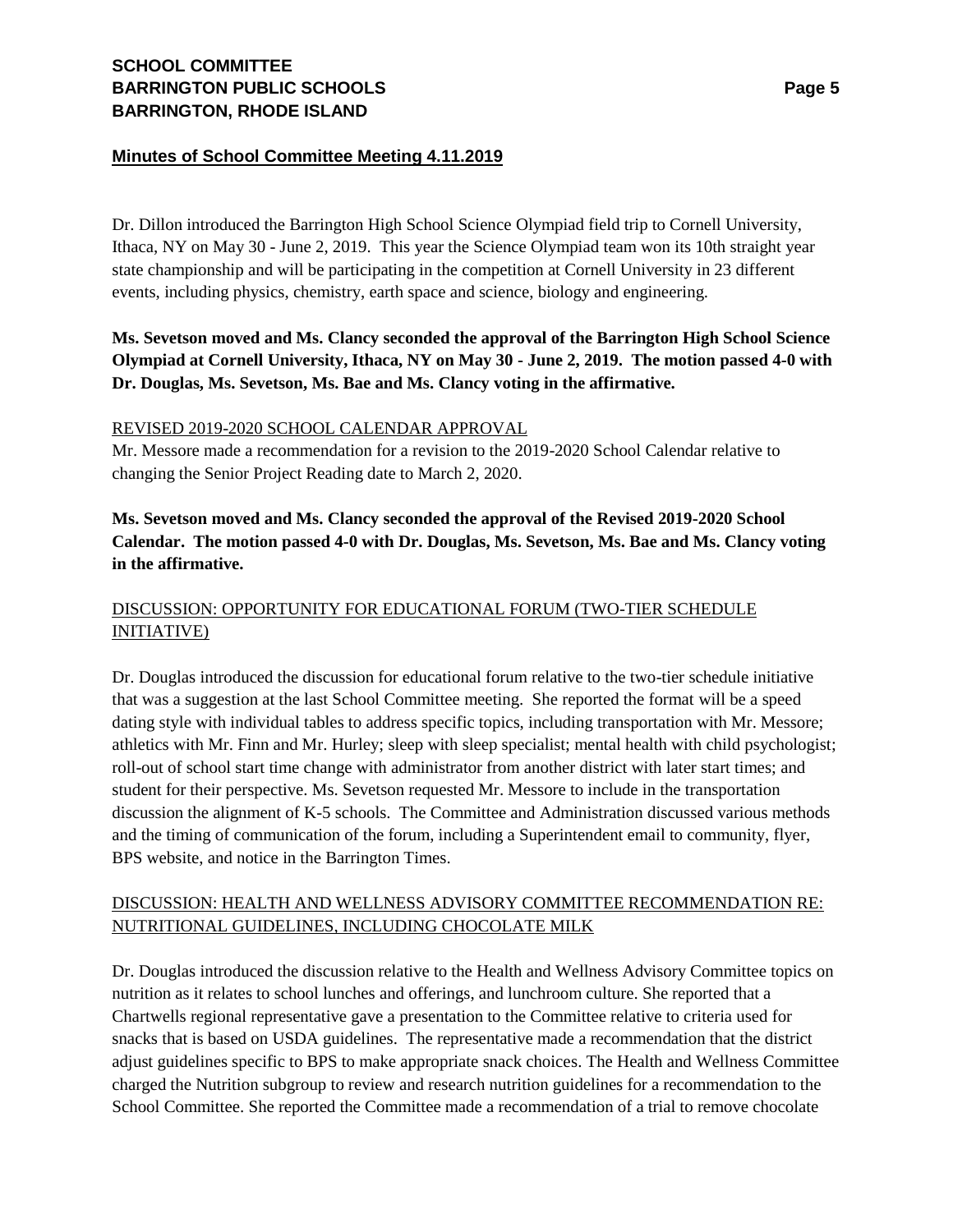# **Minutes of School Committee Meeting 4.11.2019**

milk from the K-5 schools for the 2019-2020 school year, and a recommendation to decrease the 35% of sugar by weight to 25%, and additional recommendations regarding lunch time, lunch service, and food presentation. Dr. Douglas explained the information provided is for discussion and will allow time to review and give feedback prior to the May meeting. A discussion ensued.

# AMEND SCHOOL SCHEDULE VOTE FROM 2016

Dr. Douglas introduced the discussion and proposed vote to amend school schedule from March 2016 in support of the two-tier schedule for the upcoming school year.

**Ms. Sevetson moved and Ms. Clancy seconded to amend the School Schedule from 2016 to Two-Tier System for 2019-2020 school year. The motion passed 4-0 with Dr. Douglas, Ms. Sevetson, Ms. Bae and Ms. Clancy voting in the affirmative.** 

# DISCUSSION: MEMORIAL DAY PARADE PARTICIPATION

Dr. Douglas introduced and discussion ensued on School Committee participation. Ms. Sevetson agreed to represent the Committee and walk with the Town Council in the parade.

# POLICY FIRST READING: POLICY ON RELIGIOUS OBSERVANCE PRACTICES AND ACCOMMODATIONS

Dr. Dillon reported on the revamping of the existing policy on Religious Observance Practices and Accommodations in response to the removal of the select religious holidays section on the school calendar.

Ms. Kuo read the Policy on Religious Observance Practices and Accommodations. Discussion ensued relative to edits to the policy and prior to the policy second read at the next School Committee meeting on May 9.

## POLICY FIRST READING: DIVERSITY, EQUITY AND INCLUSIVITY POLICY

Dr. Dillon introduced the Diversity, Equity and Inclusivity policy as a result of the work of the new DEI Advisory Committee relevant to a policy in place in a neighboring district to support BPS in drafting our context in celebrating and accepting our diverse students and staff.

Ms. Sevetson read the Diversity, Equity and Inclusivity policy. Discussion ensued relative to edits to the policy and prior to the policy second read at the next School Committee meeting on May 9. Dr. Dillon reported the policy will be introduced to the Diversity, Equity and Inclusivity Advisory Committee at its next meeting.